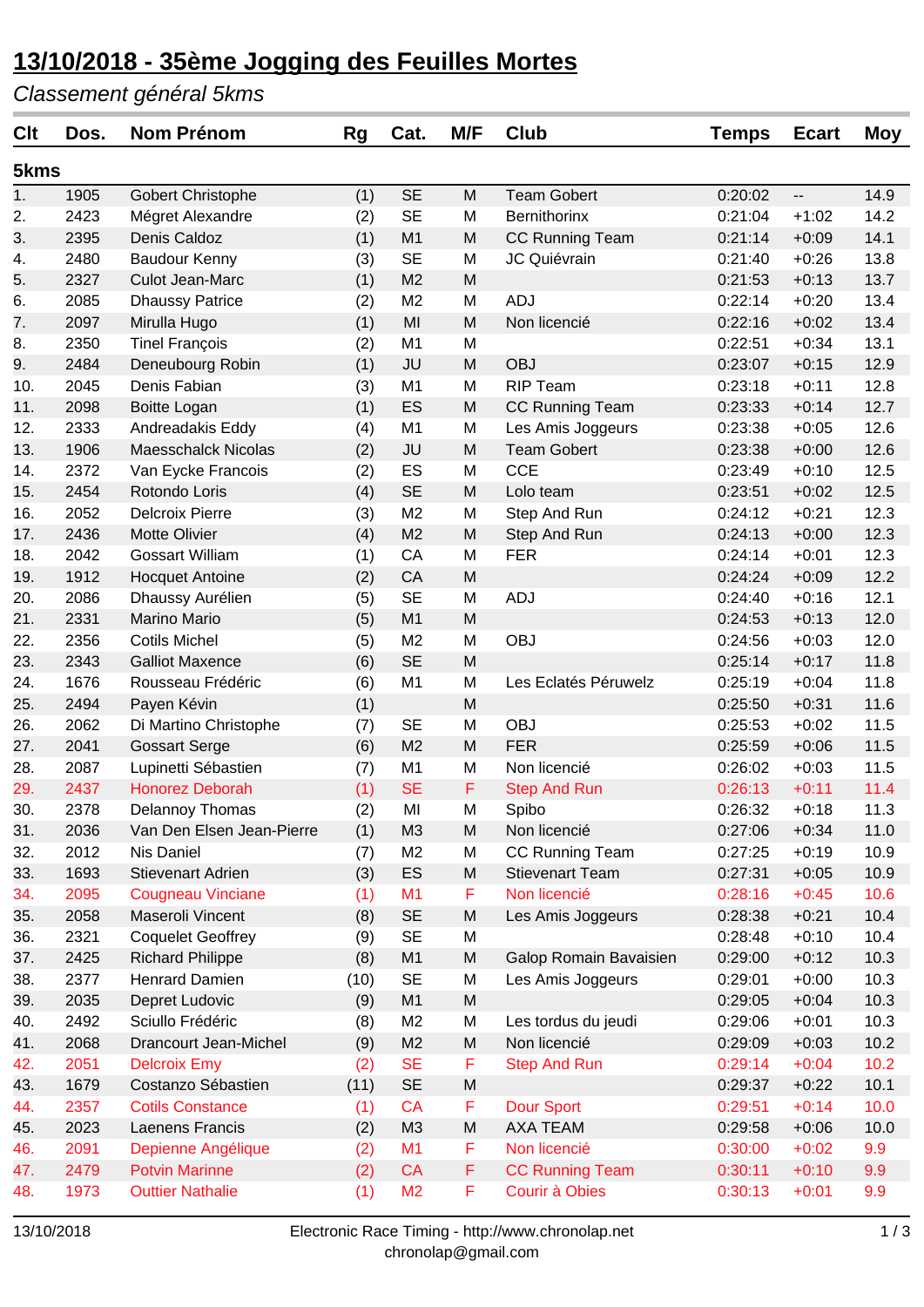# **13/10/2018 - 35ème Jogging des Feuilles Mortes**

### *Classement général 5kms*

| M <sub>1</sub><br>F<br>49.<br>2493<br><b>Auricchio Silvia</b><br>(3)<br>Les tordus du jeudi<br>0:30:15<br>$+0:02$<br>9.9<br>M <sub>2</sub><br>F<br>2073<br>Les Amis Joggeurs<br>0:30:17<br>9.9<br>50.<br><b>Vivier Sylvianne</b><br>(2)<br>$+0:01$<br>(3)<br>MI<br>M<br>0:30:27<br>9.8<br>51.<br>2466<br>Thiry Erwan<br>$+0:09$<br>F<br>1993<br><b>Guerez Laurena</b><br>0:30:27<br>9.8<br>52.<br>(1)<br>MI<br><b>Mémorial Mathieu Dessort</b><br>$+0:00$<br><b>SE</b><br>53.<br>2490<br>Michez Pierre<br>(12)<br>M<br>0:30:33<br>9.8<br>Non licencié<br>$+0:05$<br>1992<br>(10)<br>M <sub>1</sub><br>M<br>0:30:48<br>9.7<br>54.<br>Scannelli Jérôme<br>Mémorial Mathieu Dessort<br>$+0:15$<br>2034<br>MI<br>M<br>9.7<br>55.<br><b>Guerrier Laurent</b><br>(4)<br>0:30:50<br>$+0:02$<br>F<br>56.<br>2465<br><b>Bartholet Annick</b><br>M1<br>9.7<br>(4)<br>0:30:52<br>$+0:01$<br>$\mathsf F$<br><b>SE</b><br>2383<br><b>Renaut Ophélie</b><br>(3)<br>0:30:59<br>9.6<br>57.<br>$+0:07$<br>2027<br>(3)<br>M <sub>3</sub><br>M<br><b>ADJ</b><br>0:31:09<br>9.6<br>58.<br><b>Willemart Dominique</b><br>$+0:10$<br>2033<br>Morel Ethan<br>MI<br>M<br>0:31:39<br>9.4<br>59.<br>(5)<br>$+0:29$<br>F<br>2396<br><b>Correlli Lizie</b><br>MI<br>9.3<br>60.<br>(2)<br><b>CC Running Team</b><br>0:31:56<br>$+0:17$<br>2422<br>(10)<br>M <sub>2</sub><br>M<br>9.3<br>61.<br><b>Boitte Bernard</b><br><b>CC Running Team</b><br>0:31:56<br>$+0:00$<br>(11)<br>M <sub>1</sub><br>9.3<br>62.<br>1696<br><b>Gallez Laurent</b><br>M<br>Step And Run<br>0:31:59<br>$+0:02$<br>2485<br>M <sub>3</sub><br>M<br><b>OBJ</b><br>0:32:01<br>9.3<br>63.<br>Deneubourg Alain<br>(4)<br>$+0:02$<br>F<br>64.<br>2070<br>M <sub>2</sub><br>Non licencié<br>0:32:02<br>9.3<br><b>Drancourt Monique</b><br>(3)<br>$+0:01$<br>2067<br>Van Eycke Eric<br>(5)<br>M<br>Non licencié<br>0:32:12<br>9.3<br>65.<br>M <sub>3</sub><br>$+0:10$<br>9.2<br>66.<br>2055<br>Bozzelli Aldo<br>(11)<br>M <sub>2</sub><br>M<br>JC Baudour<br>0:32:36<br>$+0:23$<br>67.<br>2434<br><b>Alavoine Samuel</b><br>(12)<br>M <sub>1</sub><br>M<br>9.1<br><b>PSA Valenciennes</b><br>0:32:49<br>$+0:12$<br>M <sub>1</sub><br>68.<br>2488<br><b>Delattre Yves</b><br>(13)<br>M<br><b>Team Rocket DS</b><br>0:33:01<br>$+0:12$<br>9.0<br><b>SE</b><br>F<br>2473<br>Marci Aurélie<br>(4)<br><b>Team Rocket DS</b><br>0:33:02<br>9.0<br>69.<br>$+0:01$<br>M <sub>3</sub><br>1989<br>Dame Patrick<br>M<br>Mémorial Mathieu Dessort<br>0:33:22<br>$+0:19$<br>8.9<br>70.<br>(6)<br>F<br>71.<br>2399<br>Notteghem Valérie<br>(5)<br>M1<br><b>Fit and Run</b><br>8.9<br>0:33:30<br>$+0:07$<br><b>SE</b><br>F<br>72.<br>2076<br><b>Stiévenart Séverine</b><br>(5)<br>0:33:38<br>8.9<br>$+0:08$<br>Stiévenart team<br><b>Tinel Victor</b><br>(6)<br>MI<br>M<br>0:33:48<br>8.8<br>73.<br>2349<br>$+0:09$<br>74.<br>2332<br><b>SE</b><br>F<br>0:33:52<br><b>Ballez Julie</b><br>Les Amis Joggeurs<br>$+0:03$<br>8.8<br>(6)<br>75.<br>2008<br><b>Beau Christian</b><br>(7)<br>M <sub>3</sub><br>M<br><b>SPIBO</b><br>0:34:02<br>8.8<br>$+0:09$<br>2428<br>M1<br>F<br>76.<br><b>Richard Catherine</b><br>(6)<br>0:34:18<br>$+0:16$<br>8.7<br><b>Galop Romain Bavaisien</b><br>1694<br><b>Dutrieux Nicola</b><br>(2)<br>M<br>0:34:34<br>8.6<br>77.<br>$+0:16$<br>78.<br>1692<br><b>Dutrieux Frank</b><br>(12)<br>M <sub>2</sub><br>M<br>0:34:45<br>$+0:10$<br>8.6<br>Les Amis Joggeurs<br>F<br>2352<br><b>CA</b><br><b>Tinel Elisa</b><br>(3)<br>0:34:45<br>8.6<br>79.<br>$+0:00$<br><b>SE</b><br>F<br><b>Gesquiere Catherine</b><br>(7)<br>0:34:55<br>1672<br>8.5<br>80.<br>$+0:10$<br>F<br>81.<br><b>Cuvelier Lucille</b><br>(7)<br>M1<br><b>STEP AND RUN</b><br>2019<br>0:35:24<br>$+0:29$<br>8.4<br>F<br>82.<br>2317<br><b>Doumit Najla</b><br>(8)<br>M1<br><b>CC Running Team</b><br>0:35:31<br>8.4<br>$+0:06$<br>${\sf M}$<br>2362<br><b>Hénaut Thomas</b><br>(14)<br>M <sub>1</sub><br>0:35:32<br>83.<br>$+0:01$<br>8.4<br>Vervisch Harold<br>0:35:37<br>84.<br>2313<br>(7)<br>MI<br>M<br>JC Baudour<br>$+0:05$<br>8.4<br>F<br>85.<br>2334<br><b>Andreadakis Anyssa</b><br>(4)<br><b>CA</b><br>Les Amis Joggeurs<br>8.3<br>0:35:45<br>$+0:07$<br><b>Barbera Alexandra</b><br>M1<br>F<br>86.<br>2429<br>Les Amis Joggeurs<br>0:35:51<br>8.3<br>(9)<br>$+0:05$<br>F<br>87.<br><b>Lhussier Christine</b><br>(10)<br>M1<br>Courir à Obies<br>0:36:00<br>8.3<br>1962<br>$+0:09$<br><b>SE</b><br>88.<br>1655<br>(13)<br>M<br>0:36:08<br>8.3<br>Decrouez Amaury<br>$+0:07$<br>${\sf M}$<br>89.<br>2311<br>Miesse Dany<br>(8)<br>M <sub>3</sub><br><b>JC Estinnes</b><br>0:36:26<br>$+0:18$<br>8.2<br>Chicot Mickaël<br>M<br>2351<br>(15)<br>M <sub>1</sub><br>0:36:27<br>8.2<br>90.<br>$+0:01$<br><b>Richard Bernard</b><br>M<br><b>OBJ</b><br>0:36:41<br>$+0:13$<br>8.1<br>91.<br>2030<br>(9)<br>M <sub>3</sub><br>92.<br>2368<br><b>Vlaemynck Marie</b><br><b>SE</b><br>F<br>0:36:50<br>$+0:08$<br>8.1<br>(8)<br>Scoubeau Anne-Marie<br>(1)<br>F<br>93.<br>2006<br>M3<br><b>HAC</b><br>0:36:51<br>$+0:01$<br>8.1<br>F<br><b>FER</b><br>2452<br><b>Sljapic Violetta</b><br>(11)<br>M1<br>94.<br>0:36:56<br>$+0:04$<br>8.1<br>1920<br><b>Bonfitto Vincenzo</b><br>M <sub>3</sub><br>M<br>Spibo<br>0:37:00<br>8.1<br>95.<br>(10)<br>$+0:04$<br>F<br>96.<br>2319<br><b>Duflos Jacqueline</b><br>M <sub>3</sub><br><b>JC Baudour</b><br>0:37:00<br>8.1<br>(2)<br>$+0:00$<br>${\sf M}$<br>97.<br>1977<br>Variselli Franco<br>(1)<br>M4<br>0:37:21<br>$+0:21$<br>8.0 | Clt | Dos. | Nom Prénom | <b>Rg</b> | Cat. | M/F | <b>Club</b> | <b>Temps</b> | <b>Ecart</b> | <b>Moy</b> |
|---------------------------------------------------------------------------------------------------------------------------------------------------------------------------------------------------------------------------------------------------------------------------------------------------------------------------------------------------------------------------------------------------------------------------------------------------------------------------------------------------------------------------------------------------------------------------------------------------------------------------------------------------------------------------------------------------------------------------------------------------------------------------------------------------------------------------------------------------------------------------------------------------------------------------------------------------------------------------------------------------------------------------------------------------------------------------------------------------------------------------------------------------------------------------------------------------------------------------------------------------------------------------------------------------------------------------------------------------------------------------------------------------------------------------------------------------------------------------------------------------------------------------------------------------------------------------------------------------------------------------------------------------------------------------------------------------------------------------------------------------------------------------------------------------------------------------------------------------------------------------------------------------------------------------------------------------------------------------------------------------------------------------------------------------------------------------------------------------------------------------------------------------------------------------------------------------------------------------------------------------------------------------------------------------------------------------------------------------------------------------------------------------------------------------------------------------------------------------------------------------------------------------------------------------------------------------------------------------------------------------------------------------------------------------------------------------------------------------------------------------------------------------------------------------------------------------------------------------------------------------------------------------------------------------------------------------------------------------------------------------------------------------------------------------------------------------------------------------------------------------------------------------------------------------------------------------------------------------------------------------------------------------------------------------------------------------------------------------------------------------------------------------------------------------------------------------------------------------------------------------------------------------------------------------------------------------------------------------------------------------------------------------------------------------------------------------------------------------------------------------------------------------------------------------------------------------------------------------------------------------------------------------------------------------------------------------------------------------------------------------------------------------------------------------------------------------------------------------------------------------------------------------------------------------------------------------------------------------------------------------------------------------------------------------------------------------------------------------------------------------------------------------------------------------------------------------------------------------------------------------------------------------------------------------------------------------------------------------------------------------------------------------------------------------------------------------------------------------------------------------------------------------------------------------------------------------------------------------------------------------------------------------------------------------------------------------------------------------------------------------------------------------------------------------------------------------------------------------------------------------------------------------------------------------------------------------------------------------------------------------------------------------------------------------------------------------------------------------------------------------------------------------------------------------------------------------------------------------------------------|-----|------|------------|-----------|------|-----|-------------|--------------|--------------|------------|
|                                                                                                                                                                                                                                                                                                                                                                                                                                                                                                                                                                                                                                                                                                                                                                                                                                                                                                                                                                                                                                                                                                                                                                                                                                                                                                                                                                                                                                                                                                                                                                                                                                                                                                                                                                                                                                                                                                                                                                                                                                                                                                                                                                                                                                                                                                                                                                                                                                                                                                                                                                                                                                                                                                                                                                                                                                                                                                                                                                                                                                                                                                                                                                                                                                                                                                                                                                                                                                                                                                                                                                                                                                                                                                                                                                                                                                                                                                                                                                                                                                                                                                                                                                                                                                                                                                                                                                                                                                                                                                                                                                                                                                                                                                                                                                                                                                                                                                                                                                                                                                                                                                                                                                                                                                                                                                                                                                                                                                                                                             |     |      |            |           |      |     |             |              |              |            |
|                                                                                                                                                                                                                                                                                                                                                                                                                                                                                                                                                                                                                                                                                                                                                                                                                                                                                                                                                                                                                                                                                                                                                                                                                                                                                                                                                                                                                                                                                                                                                                                                                                                                                                                                                                                                                                                                                                                                                                                                                                                                                                                                                                                                                                                                                                                                                                                                                                                                                                                                                                                                                                                                                                                                                                                                                                                                                                                                                                                                                                                                                                                                                                                                                                                                                                                                                                                                                                                                                                                                                                                                                                                                                                                                                                                                                                                                                                                                                                                                                                                                                                                                                                                                                                                                                                                                                                                                                                                                                                                                                                                                                                                                                                                                                                                                                                                                                                                                                                                                                                                                                                                                                                                                                                                                                                                                                                                                                                                                                             |     |      |            |           |      |     |             |              |              |            |
|                                                                                                                                                                                                                                                                                                                                                                                                                                                                                                                                                                                                                                                                                                                                                                                                                                                                                                                                                                                                                                                                                                                                                                                                                                                                                                                                                                                                                                                                                                                                                                                                                                                                                                                                                                                                                                                                                                                                                                                                                                                                                                                                                                                                                                                                                                                                                                                                                                                                                                                                                                                                                                                                                                                                                                                                                                                                                                                                                                                                                                                                                                                                                                                                                                                                                                                                                                                                                                                                                                                                                                                                                                                                                                                                                                                                                                                                                                                                                                                                                                                                                                                                                                                                                                                                                                                                                                                                                                                                                                                                                                                                                                                                                                                                                                                                                                                                                                                                                                                                                                                                                                                                                                                                                                                                                                                                                                                                                                                                                             |     |      |            |           |      |     |             |              |              |            |
|                                                                                                                                                                                                                                                                                                                                                                                                                                                                                                                                                                                                                                                                                                                                                                                                                                                                                                                                                                                                                                                                                                                                                                                                                                                                                                                                                                                                                                                                                                                                                                                                                                                                                                                                                                                                                                                                                                                                                                                                                                                                                                                                                                                                                                                                                                                                                                                                                                                                                                                                                                                                                                                                                                                                                                                                                                                                                                                                                                                                                                                                                                                                                                                                                                                                                                                                                                                                                                                                                                                                                                                                                                                                                                                                                                                                                                                                                                                                                                                                                                                                                                                                                                                                                                                                                                                                                                                                                                                                                                                                                                                                                                                                                                                                                                                                                                                                                                                                                                                                                                                                                                                                                                                                                                                                                                                                                                                                                                                                                             |     |      |            |           |      |     |             |              |              |            |
|                                                                                                                                                                                                                                                                                                                                                                                                                                                                                                                                                                                                                                                                                                                                                                                                                                                                                                                                                                                                                                                                                                                                                                                                                                                                                                                                                                                                                                                                                                                                                                                                                                                                                                                                                                                                                                                                                                                                                                                                                                                                                                                                                                                                                                                                                                                                                                                                                                                                                                                                                                                                                                                                                                                                                                                                                                                                                                                                                                                                                                                                                                                                                                                                                                                                                                                                                                                                                                                                                                                                                                                                                                                                                                                                                                                                                                                                                                                                                                                                                                                                                                                                                                                                                                                                                                                                                                                                                                                                                                                                                                                                                                                                                                                                                                                                                                                                                                                                                                                                                                                                                                                                                                                                                                                                                                                                                                                                                                                                                             |     |      |            |           |      |     |             |              |              |            |
|                                                                                                                                                                                                                                                                                                                                                                                                                                                                                                                                                                                                                                                                                                                                                                                                                                                                                                                                                                                                                                                                                                                                                                                                                                                                                                                                                                                                                                                                                                                                                                                                                                                                                                                                                                                                                                                                                                                                                                                                                                                                                                                                                                                                                                                                                                                                                                                                                                                                                                                                                                                                                                                                                                                                                                                                                                                                                                                                                                                                                                                                                                                                                                                                                                                                                                                                                                                                                                                                                                                                                                                                                                                                                                                                                                                                                                                                                                                                                                                                                                                                                                                                                                                                                                                                                                                                                                                                                                                                                                                                                                                                                                                                                                                                                                                                                                                                                                                                                                                                                                                                                                                                                                                                                                                                                                                                                                                                                                                                                             |     |      |            |           |      |     |             |              |              |            |
|                                                                                                                                                                                                                                                                                                                                                                                                                                                                                                                                                                                                                                                                                                                                                                                                                                                                                                                                                                                                                                                                                                                                                                                                                                                                                                                                                                                                                                                                                                                                                                                                                                                                                                                                                                                                                                                                                                                                                                                                                                                                                                                                                                                                                                                                                                                                                                                                                                                                                                                                                                                                                                                                                                                                                                                                                                                                                                                                                                                                                                                                                                                                                                                                                                                                                                                                                                                                                                                                                                                                                                                                                                                                                                                                                                                                                                                                                                                                                                                                                                                                                                                                                                                                                                                                                                                                                                                                                                                                                                                                                                                                                                                                                                                                                                                                                                                                                                                                                                                                                                                                                                                                                                                                                                                                                                                                                                                                                                                                                             |     |      |            |           |      |     |             |              |              |            |
|                                                                                                                                                                                                                                                                                                                                                                                                                                                                                                                                                                                                                                                                                                                                                                                                                                                                                                                                                                                                                                                                                                                                                                                                                                                                                                                                                                                                                                                                                                                                                                                                                                                                                                                                                                                                                                                                                                                                                                                                                                                                                                                                                                                                                                                                                                                                                                                                                                                                                                                                                                                                                                                                                                                                                                                                                                                                                                                                                                                                                                                                                                                                                                                                                                                                                                                                                                                                                                                                                                                                                                                                                                                                                                                                                                                                                                                                                                                                                                                                                                                                                                                                                                                                                                                                                                                                                                                                                                                                                                                                                                                                                                                                                                                                                                                                                                                                                                                                                                                                                                                                                                                                                                                                                                                                                                                                                                                                                                                                                             |     |      |            |           |      |     |             |              |              |            |
|                                                                                                                                                                                                                                                                                                                                                                                                                                                                                                                                                                                                                                                                                                                                                                                                                                                                                                                                                                                                                                                                                                                                                                                                                                                                                                                                                                                                                                                                                                                                                                                                                                                                                                                                                                                                                                                                                                                                                                                                                                                                                                                                                                                                                                                                                                                                                                                                                                                                                                                                                                                                                                                                                                                                                                                                                                                                                                                                                                                                                                                                                                                                                                                                                                                                                                                                                                                                                                                                                                                                                                                                                                                                                                                                                                                                                                                                                                                                                                                                                                                                                                                                                                                                                                                                                                                                                                                                                                                                                                                                                                                                                                                                                                                                                                                                                                                                                                                                                                                                                                                                                                                                                                                                                                                                                                                                                                                                                                                                                             |     |      |            |           |      |     |             |              |              |            |
|                                                                                                                                                                                                                                                                                                                                                                                                                                                                                                                                                                                                                                                                                                                                                                                                                                                                                                                                                                                                                                                                                                                                                                                                                                                                                                                                                                                                                                                                                                                                                                                                                                                                                                                                                                                                                                                                                                                                                                                                                                                                                                                                                                                                                                                                                                                                                                                                                                                                                                                                                                                                                                                                                                                                                                                                                                                                                                                                                                                                                                                                                                                                                                                                                                                                                                                                                                                                                                                                                                                                                                                                                                                                                                                                                                                                                                                                                                                                                                                                                                                                                                                                                                                                                                                                                                                                                                                                                                                                                                                                                                                                                                                                                                                                                                                                                                                                                                                                                                                                                                                                                                                                                                                                                                                                                                                                                                                                                                                                                             |     |      |            |           |      |     |             |              |              |            |
|                                                                                                                                                                                                                                                                                                                                                                                                                                                                                                                                                                                                                                                                                                                                                                                                                                                                                                                                                                                                                                                                                                                                                                                                                                                                                                                                                                                                                                                                                                                                                                                                                                                                                                                                                                                                                                                                                                                                                                                                                                                                                                                                                                                                                                                                                                                                                                                                                                                                                                                                                                                                                                                                                                                                                                                                                                                                                                                                                                                                                                                                                                                                                                                                                                                                                                                                                                                                                                                                                                                                                                                                                                                                                                                                                                                                                                                                                                                                                                                                                                                                                                                                                                                                                                                                                                                                                                                                                                                                                                                                                                                                                                                                                                                                                                                                                                                                                                                                                                                                                                                                                                                                                                                                                                                                                                                                                                                                                                                                                             |     |      |            |           |      |     |             |              |              |            |
|                                                                                                                                                                                                                                                                                                                                                                                                                                                                                                                                                                                                                                                                                                                                                                                                                                                                                                                                                                                                                                                                                                                                                                                                                                                                                                                                                                                                                                                                                                                                                                                                                                                                                                                                                                                                                                                                                                                                                                                                                                                                                                                                                                                                                                                                                                                                                                                                                                                                                                                                                                                                                                                                                                                                                                                                                                                                                                                                                                                                                                                                                                                                                                                                                                                                                                                                                                                                                                                                                                                                                                                                                                                                                                                                                                                                                                                                                                                                                                                                                                                                                                                                                                                                                                                                                                                                                                                                                                                                                                                                                                                                                                                                                                                                                                                                                                                                                                                                                                                                                                                                                                                                                                                                                                                                                                                                                                                                                                                                                             |     |      |            |           |      |     |             |              |              |            |
|                                                                                                                                                                                                                                                                                                                                                                                                                                                                                                                                                                                                                                                                                                                                                                                                                                                                                                                                                                                                                                                                                                                                                                                                                                                                                                                                                                                                                                                                                                                                                                                                                                                                                                                                                                                                                                                                                                                                                                                                                                                                                                                                                                                                                                                                                                                                                                                                                                                                                                                                                                                                                                                                                                                                                                                                                                                                                                                                                                                                                                                                                                                                                                                                                                                                                                                                                                                                                                                                                                                                                                                                                                                                                                                                                                                                                                                                                                                                                                                                                                                                                                                                                                                                                                                                                                                                                                                                                                                                                                                                                                                                                                                                                                                                                                                                                                                                                                                                                                                                                                                                                                                                                                                                                                                                                                                                                                                                                                                                                             |     |      |            |           |      |     |             |              |              |            |
|                                                                                                                                                                                                                                                                                                                                                                                                                                                                                                                                                                                                                                                                                                                                                                                                                                                                                                                                                                                                                                                                                                                                                                                                                                                                                                                                                                                                                                                                                                                                                                                                                                                                                                                                                                                                                                                                                                                                                                                                                                                                                                                                                                                                                                                                                                                                                                                                                                                                                                                                                                                                                                                                                                                                                                                                                                                                                                                                                                                                                                                                                                                                                                                                                                                                                                                                                                                                                                                                                                                                                                                                                                                                                                                                                                                                                                                                                                                                                                                                                                                                                                                                                                                                                                                                                                                                                                                                                                                                                                                                                                                                                                                                                                                                                                                                                                                                                                                                                                                                                                                                                                                                                                                                                                                                                                                                                                                                                                                                                             |     |      |            |           |      |     |             |              |              |            |
|                                                                                                                                                                                                                                                                                                                                                                                                                                                                                                                                                                                                                                                                                                                                                                                                                                                                                                                                                                                                                                                                                                                                                                                                                                                                                                                                                                                                                                                                                                                                                                                                                                                                                                                                                                                                                                                                                                                                                                                                                                                                                                                                                                                                                                                                                                                                                                                                                                                                                                                                                                                                                                                                                                                                                                                                                                                                                                                                                                                                                                                                                                                                                                                                                                                                                                                                                                                                                                                                                                                                                                                                                                                                                                                                                                                                                                                                                                                                                                                                                                                                                                                                                                                                                                                                                                                                                                                                                                                                                                                                                                                                                                                                                                                                                                                                                                                                                                                                                                                                                                                                                                                                                                                                                                                                                                                                                                                                                                                                                             |     |      |            |           |      |     |             |              |              |            |
|                                                                                                                                                                                                                                                                                                                                                                                                                                                                                                                                                                                                                                                                                                                                                                                                                                                                                                                                                                                                                                                                                                                                                                                                                                                                                                                                                                                                                                                                                                                                                                                                                                                                                                                                                                                                                                                                                                                                                                                                                                                                                                                                                                                                                                                                                                                                                                                                                                                                                                                                                                                                                                                                                                                                                                                                                                                                                                                                                                                                                                                                                                                                                                                                                                                                                                                                                                                                                                                                                                                                                                                                                                                                                                                                                                                                                                                                                                                                                                                                                                                                                                                                                                                                                                                                                                                                                                                                                                                                                                                                                                                                                                                                                                                                                                                                                                                                                                                                                                                                                                                                                                                                                                                                                                                                                                                                                                                                                                                                                             |     |      |            |           |      |     |             |              |              |            |
|                                                                                                                                                                                                                                                                                                                                                                                                                                                                                                                                                                                                                                                                                                                                                                                                                                                                                                                                                                                                                                                                                                                                                                                                                                                                                                                                                                                                                                                                                                                                                                                                                                                                                                                                                                                                                                                                                                                                                                                                                                                                                                                                                                                                                                                                                                                                                                                                                                                                                                                                                                                                                                                                                                                                                                                                                                                                                                                                                                                                                                                                                                                                                                                                                                                                                                                                                                                                                                                                                                                                                                                                                                                                                                                                                                                                                                                                                                                                                                                                                                                                                                                                                                                                                                                                                                                                                                                                                                                                                                                                                                                                                                                                                                                                                                                                                                                                                                                                                                                                                                                                                                                                                                                                                                                                                                                                                                                                                                                                                             |     |      |            |           |      |     |             |              |              |            |
|                                                                                                                                                                                                                                                                                                                                                                                                                                                                                                                                                                                                                                                                                                                                                                                                                                                                                                                                                                                                                                                                                                                                                                                                                                                                                                                                                                                                                                                                                                                                                                                                                                                                                                                                                                                                                                                                                                                                                                                                                                                                                                                                                                                                                                                                                                                                                                                                                                                                                                                                                                                                                                                                                                                                                                                                                                                                                                                                                                                                                                                                                                                                                                                                                                                                                                                                                                                                                                                                                                                                                                                                                                                                                                                                                                                                                                                                                                                                                                                                                                                                                                                                                                                                                                                                                                                                                                                                                                                                                                                                                                                                                                                                                                                                                                                                                                                                                                                                                                                                                                                                                                                                                                                                                                                                                                                                                                                                                                                                                             |     |      |            |           |      |     |             |              |              |            |
|                                                                                                                                                                                                                                                                                                                                                                                                                                                                                                                                                                                                                                                                                                                                                                                                                                                                                                                                                                                                                                                                                                                                                                                                                                                                                                                                                                                                                                                                                                                                                                                                                                                                                                                                                                                                                                                                                                                                                                                                                                                                                                                                                                                                                                                                                                                                                                                                                                                                                                                                                                                                                                                                                                                                                                                                                                                                                                                                                                                                                                                                                                                                                                                                                                                                                                                                                                                                                                                                                                                                                                                                                                                                                                                                                                                                                                                                                                                                                                                                                                                                                                                                                                                                                                                                                                                                                                                                                                                                                                                                                                                                                                                                                                                                                                                                                                                                                                                                                                                                                                                                                                                                                                                                                                                                                                                                                                                                                                                                                             |     |      |            |           |      |     |             |              |              |            |
|                                                                                                                                                                                                                                                                                                                                                                                                                                                                                                                                                                                                                                                                                                                                                                                                                                                                                                                                                                                                                                                                                                                                                                                                                                                                                                                                                                                                                                                                                                                                                                                                                                                                                                                                                                                                                                                                                                                                                                                                                                                                                                                                                                                                                                                                                                                                                                                                                                                                                                                                                                                                                                                                                                                                                                                                                                                                                                                                                                                                                                                                                                                                                                                                                                                                                                                                                                                                                                                                                                                                                                                                                                                                                                                                                                                                                                                                                                                                                                                                                                                                                                                                                                                                                                                                                                                                                                                                                                                                                                                                                                                                                                                                                                                                                                                                                                                                                                                                                                                                                                                                                                                                                                                                                                                                                                                                                                                                                                                                                             |     |      |            |           |      |     |             |              |              |            |
|                                                                                                                                                                                                                                                                                                                                                                                                                                                                                                                                                                                                                                                                                                                                                                                                                                                                                                                                                                                                                                                                                                                                                                                                                                                                                                                                                                                                                                                                                                                                                                                                                                                                                                                                                                                                                                                                                                                                                                                                                                                                                                                                                                                                                                                                                                                                                                                                                                                                                                                                                                                                                                                                                                                                                                                                                                                                                                                                                                                                                                                                                                                                                                                                                                                                                                                                                                                                                                                                                                                                                                                                                                                                                                                                                                                                                                                                                                                                                                                                                                                                                                                                                                                                                                                                                                                                                                                                                                                                                                                                                                                                                                                                                                                                                                                                                                                                                                                                                                                                                                                                                                                                                                                                                                                                                                                                                                                                                                                                                             |     |      |            |           |      |     |             |              |              |            |
|                                                                                                                                                                                                                                                                                                                                                                                                                                                                                                                                                                                                                                                                                                                                                                                                                                                                                                                                                                                                                                                                                                                                                                                                                                                                                                                                                                                                                                                                                                                                                                                                                                                                                                                                                                                                                                                                                                                                                                                                                                                                                                                                                                                                                                                                                                                                                                                                                                                                                                                                                                                                                                                                                                                                                                                                                                                                                                                                                                                                                                                                                                                                                                                                                                                                                                                                                                                                                                                                                                                                                                                                                                                                                                                                                                                                                                                                                                                                                                                                                                                                                                                                                                                                                                                                                                                                                                                                                                                                                                                                                                                                                                                                                                                                                                                                                                                                                                                                                                                                                                                                                                                                                                                                                                                                                                                                                                                                                                                                                             |     |      |            |           |      |     |             |              |              |            |
|                                                                                                                                                                                                                                                                                                                                                                                                                                                                                                                                                                                                                                                                                                                                                                                                                                                                                                                                                                                                                                                                                                                                                                                                                                                                                                                                                                                                                                                                                                                                                                                                                                                                                                                                                                                                                                                                                                                                                                                                                                                                                                                                                                                                                                                                                                                                                                                                                                                                                                                                                                                                                                                                                                                                                                                                                                                                                                                                                                                                                                                                                                                                                                                                                                                                                                                                                                                                                                                                                                                                                                                                                                                                                                                                                                                                                                                                                                                                                                                                                                                                                                                                                                                                                                                                                                                                                                                                                                                                                                                                                                                                                                                                                                                                                                                                                                                                                                                                                                                                                                                                                                                                                                                                                                                                                                                                                                                                                                                                                             |     |      |            |           |      |     |             |              |              |            |
|                                                                                                                                                                                                                                                                                                                                                                                                                                                                                                                                                                                                                                                                                                                                                                                                                                                                                                                                                                                                                                                                                                                                                                                                                                                                                                                                                                                                                                                                                                                                                                                                                                                                                                                                                                                                                                                                                                                                                                                                                                                                                                                                                                                                                                                                                                                                                                                                                                                                                                                                                                                                                                                                                                                                                                                                                                                                                                                                                                                                                                                                                                                                                                                                                                                                                                                                                                                                                                                                                                                                                                                                                                                                                                                                                                                                                                                                                                                                                                                                                                                                                                                                                                                                                                                                                                                                                                                                                                                                                                                                                                                                                                                                                                                                                                                                                                                                                                                                                                                                                                                                                                                                                                                                                                                                                                                                                                                                                                                                                             |     |      |            |           |      |     |             |              |              |            |
|                                                                                                                                                                                                                                                                                                                                                                                                                                                                                                                                                                                                                                                                                                                                                                                                                                                                                                                                                                                                                                                                                                                                                                                                                                                                                                                                                                                                                                                                                                                                                                                                                                                                                                                                                                                                                                                                                                                                                                                                                                                                                                                                                                                                                                                                                                                                                                                                                                                                                                                                                                                                                                                                                                                                                                                                                                                                                                                                                                                                                                                                                                                                                                                                                                                                                                                                                                                                                                                                                                                                                                                                                                                                                                                                                                                                                                                                                                                                                                                                                                                                                                                                                                                                                                                                                                                                                                                                                                                                                                                                                                                                                                                                                                                                                                                                                                                                                                                                                                                                                                                                                                                                                                                                                                                                                                                                                                                                                                                                                             |     |      |            |           |      |     |             |              |              |            |
|                                                                                                                                                                                                                                                                                                                                                                                                                                                                                                                                                                                                                                                                                                                                                                                                                                                                                                                                                                                                                                                                                                                                                                                                                                                                                                                                                                                                                                                                                                                                                                                                                                                                                                                                                                                                                                                                                                                                                                                                                                                                                                                                                                                                                                                                                                                                                                                                                                                                                                                                                                                                                                                                                                                                                                                                                                                                                                                                                                                                                                                                                                                                                                                                                                                                                                                                                                                                                                                                                                                                                                                                                                                                                                                                                                                                                                                                                                                                                                                                                                                                                                                                                                                                                                                                                                                                                                                                                                                                                                                                                                                                                                                                                                                                                                                                                                                                                                                                                                                                                                                                                                                                                                                                                                                                                                                                                                                                                                                                                             |     |      |            |           |      |     |             |              |              |            |
|                                                                                                                                                                                                                                                                                                                                                                                                                                                                                                                                                                                                                                                                                                                                                                                                                                                                                                                                                                                                                                                                                                                                                                                                                                                                                                                                                                                                                                                                                                                                                                                                                                                                                                                                                                                                                                                                                                                                                                                                                                                                                                                                                                                                                                                                                                                                                                                                                                                                                                                                                                                                                                                                                                                                                                                                                                                                                                                                                                                                                                                                                                                                                                                                                                                                                                                                                                                                                                                                                                                                                                                                                                                                                                                                                                                                                                                                                                                                                                                                                                                                                                                                                                                                                                                                                                                                                                                                                                                                                                                                                                                                                                                                                                                                                                                                                                                                                                                                                                                                                                                                                                                                                                                                                                                                                                                                                                                                                                                                                             |     |      |            |           |      |     |             |              |              |            |
|                                                                                                                                                                                                                                                                                                                                                                                                                                                                                                                                                                                                                                                                                                                                                                                                                                                                                                                                                                                                                                                                                                                                                                                                                                                                                                                                                                                                                                                                                                                                                                                                                                                                                                                                                                                                                                                                                                                                                                                                                                                                                                                                                                                                                                                                                                                                                                                                                                                                                                                                                                                                                                                                                                                                                                                                                                                                                                                                                                                                                                                                                                                                                                                                                                                                                                                                                                                                                                                                                                                                                                                                                                                                                                                                                                                                                                                                                                                                                                                                                                                                                                                                                                                                                                                                                                                                                                                                                                                                                                                                                                                                                                                                                                                                                                                                                                                                                                                                                                                                                                                                                                                                                                                                                                                                                                                                                                                                                                                                                             |     |      |            |           |      |     |             |              |              |            |
|                                                                                                                                                                                                                                                                                                                                                                                                                                                                                                                                                                                                                                                                                                                                                                                                                                                                                                                                                                                                                                                                                                                                                                                                                                                                                                                                                                                                                                                                                                                                                                                                                                                                                                                                                                                                                                                                                                                                                                                                                                                                                                                                                                                                                                                                                                                                                                                                                                                                                                                                                                                                                                                                                                                                                                                                                                                                                                                                                                                                                                                                                                                                                                                                                                                                                                                                                                                                                                                                                                                                                                                                                                                                                                                                                                                                                                                                                                                                                                                                                                                                                                                                                                                                                                                                                                                                                                                                                                                                                                                                                                                                                                                                                                                                                                                                                                                                                                                                                                                                                                                                                                                                                                                                                                                                                                                                                                                                                                                                                             |     |      |            |           |      |     |             |              |              |            |
|                                                                                                                                                                                                                                                                                                                                                                                                                                                                                                                                                                                                                                                                                                                                                                                                                                                                                                                                                                                                                                                                                                                                                                                                                                                                                                                                                                                                                                                                                                                                                                                                                                                                                                                                                                                                                                                                                                                                                                                                                                                                                                                                                                                                                                                                                                                                                                                                                                                                                                                                                                                                                                                                                                                                                                                                                                                                                                                                                                                                                                                                                                                                                                                                                                                                                                                                                                                                                                                                                                                                                                                                                                                                                                                                                                                                                                                                                                                                                                                                                                                                                                                                                                                                                                                                                                                                                                                                                                                                                                                                                                                                                                                                                                                                                                                                                                                                                                                                                                                                                                                                                                                                                                                                                                                                                                                                                                                                                                                                                             |     |      |            |           |      |     |             |              |              |            |
|                                                                                                                                                                                                                                                                                                                                                                                                                                                                                                                                                                                                                                                                                                                                                                                                                                                                                                                                                                                                                                                                                                                                                                                                                                                                                                                                                                                                                                                                                                                                                                                                                                                                                                                                                                                                                                                                                                                                                                                                                                                                                                                                                                                                                                                                                                                                                                                                                                                                                                                                                                                                                                                                                                                                                                                                                                                                                                                                                                                                                                                                                                                                                                                                                                                                                                                                                                                                                                                                                                                                                                                                                                                                                                                                                                                                                                                                                                                                                                                                                                                                                                                                                                                                                                                                                                                                                                                                                                                                                                                                                                                                                                                                                                                                                                                                                                                                                                                                                                                                                                                                                                                                                                                                                                                                                                                                                                                                                                                                                             |     |      |            |           |      |     |             |              |              |            |
|                                                                                                                                                                                                                                                                                                                                                                                                                                                                                                                                                                                                                                                                                                                                                                                                                                                                                                                                                                                                                                                                                                                                                                                                                                                                                                                                                                                                                                                                                                                                                                                                                                                                                                                                                                                                                                                                                                                                                                                                                                                                                                                                                                                                                                                                                                                                                                                                                                                                                                                                                                                                                                                                                                                                                                                                                                                                                                                                                                                                                                                                                                                                                                                                                                                                                                                                                                                                                                                                                                                                                                                                                                                                                                                                                                                                                                                                                                                                                                                                                                                                                                                                                                                                                                                                                                                                                                                                                                                                                                                                                                                                                                                                                                                                                                                                                                                                                                                                                                                                                                                                                                                                                                                                                                                                                                                                                                                                                                                                                             |     |      |            |           |      |     |             |              |              |            |
|                                                                                                                                                                                                                                                                                                                                                                                                                                                                                                                                                                                                                                                                                                                                                                                                                                                                                                                                                                                                                                                                                                                                                                                                                                                                                                                                                                                                                                                                                                                                                                                                                                                                                                                                                                                                                                                                                                                                                                                                                                                                                                                                                                                                                                                                                                                                                                                                                                                                                                                                                                                                                                                                                                                                                                                                                                                                                                                                                                                                                                                                                                                                                                                                                                                                                                                                                                                                                                                                                                                                                                                                                                                                                                                                                                                                                                                                                                                                                                                                                                                                                                                                                                                                                                                                                                                                                                                                                                                                                                                                                                                                                                                                                                                                                                                                                                                                                                                                                                                                                                                                                                                                                                                                                                                                                                                                                                                                                                                                                             |     |      |            |           |      |     |             |              |              |            |
|                                                                                                                                                                                                                                                                                                                                                                                                                                                                                                                                                                                                                                                                                                                                                                                                                                                                                                                                                                                                                                                                                                                                                                                                                                                                                                                                                                                                                                                                                                                                                                                                                                                                                                                                                                                                                                                                                                                                                                                                                                                                                                                                                                                                                                                                                                                                                                                                                                                                                                                                                                                                                                                                                                                                                                                                                                                                                                                                                                                                                                                                                                                                                                                                                                                                                                                                                                                                                                                                                                                                                                                                                                                                                                                                                                                                                                                                                                                                                                                                                                                                                                                                                                                                                                                                                                                                                                                                                                                                                                                                                                                                                                                                                                                                                                                                                                                                                                                                                                                                                                                                                                                                                                                                                                                                                                                                                                                                                                                                                             |     |      |            |           |      |     |             |              |              |            |
|                                                                                                                                                                                                                                                                                                                                                                                                                                                                                                                                                                                                                                                                                                                                                                                                                                                                                                                                                                                                                                                                                                                                                                                                                                                                                                                                                                                                                                                                                                                                                                                                                                                                                                                                                                                                                                                                                                                                                                                                                                                                                                                                                                                                                                                                                                                                                                                                                                                                                                                                                                                                                                                                                                                                                                                                                                                                                                                                                                                                                                                                                                                                                                                                                                                                                                                                                                                                                                                                                                                                                                                                                                                                                                                                                                                                                                                                                                                                                                                                                                                                                                                                                                                                                                                                                                                                                                                                                                                                                                                                                                                                                                                                                                                                                                                                                                                                                                                                                                                                                                                                                                                                                                                                                                                                                                                                                                                                                                                                                             |     |      |            |           |      |     |             |              |              |            |
|                                                                                                                                                                                                                                                                                                                                                                                                                                                                                                                                                                                                                                                                                                                                                                                                                                                                                                                                                                                                                                                                                                                                                                                                                                                                                                                                                                                                                                                                                                                                                                                                                                                                                                                                                                                                                                                                                                                                                                                                                                                                                                                                                                                                                                                                                                                                                                                                                                                                                                                                                                                                                                                                                                                                                                                                                                                                                                                                                                                                                                                                                                                                                                                                                                                                                                                                                                                                                                                                                                                                                                                                                                                                                                                                                                                                                                                                                                                                                                                                                                                                                                                                                                                                                                                                                                                                                                                                                                                                                                                                                                                                                                                                                                                                                                                                                                                                                                                                                                                                                                                                                                                                                                                                                                                                                                                                                                                                                                                                                             |     |      |            |           |      |     |             |              |              |            |
|                                                                                                                                                                                                                                                                                                                                                                                                                                                                                                                                                                                                                                                                                                                                                                                                                                                                                                                                                                                                                                                                                                                                                                                                                                                                                                                                                                                                                                                                                                                                                                                                                                                                                                                                                                                                                                                                                                                                                                                                                                                                                                                                                                                                                                                                                                                                                                                                                                                                                                                                                                                                                                                                                                                                                                                                                                                                                                                                                                                                                                                                                                                                                                                                                                                                                                                                                                                                                                                                                                                                                                                                                                                                                                                                                                                                                                                                                                                                                                                                                                                                                                                                                                                                                                                                                                                                                                                                                                                                                                                                                                                                                                                                                                                                                                                                                                                                                                                                                                                                                                                                                                                                                                                                                                                                                                                                                                                                                                                                                             |     |      |            |           |      |     |             |              |              |            |
|                                                                                                                                                                                                                                                                                                                                                                                                                                                                                                                                                                                                                                                                                                                                                                                                                                                                                                                                                                                                                                                                                                                                                                                                                                                                                                                                                                                                                                                                                                                                                                                                                                                                                                                                                                                                                                                                                                                                                                                                                                                                                                                                                                                                                                                                                                                                                                                                                                                                                                                                                                                                                                                                                                                                                                                                                                                                                                                                                                                                                                                                                                                                                                                                                                                                                                                                                                                                                                                                                                                                                                                                                                                                                                                                                                                                                                                                                                                                                                                                                                                                                                                                                                                                                                                                                                                                                                                                                                                                                                                                                                                                                                                                                                                                                                                                                                                                                                                                                                                                                                                                                                                                                                                                                                                                                                                                                                                                                                                                                             |     |      |            |           |      |     |             |              |              |            |
|                                                                                                                                                                                                                                                                                                                                                                                                                                                                                                                                                                                                                                                                                                                                                                                                                                                                                                                                                                                                                                                                                                                                                                                                                                                                                                                                                                                                                                                                                                                                                                                                                                                                                                                                                                                                                                                                                                                                                                                                                                                                                                                                                                                                                                                                                                                                                                                                                                                                                                                                                                                                                                                                                                                                                                                                                                                                                                                                                                                                                                                                                                                                                                                                                                                                                                                                                                                                                                                                                                                                                                                                                                                                                                                                                                                                                                                                                                                                                                                                                                                                                                                                                                                                                                                                                                                                                                                                                                                                                                                                                                                                                                                                                                                                                                                                                                                                                                                                                                                                                                                                                                                                                                                                                                                                                                                                                                                                                                                                                             |     |      |            |           |      |     |             |              |              |            |
|                                                                                                                                                                                                                                                                                                                                                                                                                                                                                                                                                                                                                                                                                                                                                                                                                                                                                                                                                                                                                                                                                                                                                                                                                                                                                                                                                                                                                                                                                                                                                                                                                                                                                                                                                                                                                                                                                                                                                                                                                                                                                                                                                                                                                                                                                                                                                                                                                                                                                                                                                                                                                                                                                                                                                                                                                                                                                                                                                                                                                                                                                                                                                                                                                                                                                                                                                                                                                                                                                                                                                                                                                                                                                                                                                                                                                                                                                                                                                                                                                                                                                                                                                                                                                                                                                                                                                                                                                                                                                                                                                                                                                                                                                                                                                                                                                                                                                                                                                                                                                                                                                                                                                                                                                                                                                                                                                                                                                                                                                             |     |      |            |           |      |     |             |              |              |            |
|                                                                                                                                                                                                                                                                                                                                                                                                                                                                                                                                                                                                                                                                                                                                                                                                                                                                                                                                                                                                                                                                                                                                                                                                                                                                                                                                                                                                                                                                                                                                                                                                                                                                                                                                                                                                                                                                                                                                                                                                                                                                                                                                                                                                                                                                                                                                                                                                                                                                                                                                                                                                                                                                                                                                                                                                                                                                                                                                                                                                                                                                                                                                                                                                                                                                                                                                                                                                                                                                                                                                                                                                                                                                                                                                                                                                                                                                                                                                                                                                                                                                                                                                                                                                                                                                                                                                                                                                                                                                                                                                                                                                                                                                                                                                                                                                                                                                                                                                                                                                                                                                                                                                                                                                                                                                                                                                                                                                                                                                                             |     |      |            |           |      |     |             |              |              |            |
|                                                                                                                                                                                                                                                                                                                                                                                                                                                                                                                                                                                                                                                                                                                                                                                                                                                                                                                                                                                                                                                                                                                                                                                                                                                                                                                                                                                                                                                                                                                                                                                                                                                                                                                                                                                                                                                                                                                                                                                                                                                                                                                                                                                                                                                                                                                                                                                                                                                                                                                                                                                                                                                                                                                                                                                                                                                                                                                                                                                                                                                                                                                                                                                                                                                                                                                                                                                                                                                                                                                                                                                                                                                                                                                                                                                                                                                                                                                                                                                                                                                                                                                                                                                                                                                                                                                                                                                                                                                                                                                                                                                                                                                                                                                                                                                                                                                                                                                                                                                                                                                                                                                                                                                                                                                                                                                                                                                                                                                                                             |     |      |            |           |      |     |             |              |              |            |
|                                                                                                                                                                                                                                                                                                                                                                                                                                                                                                                                                                                                                                                                                                                                                                                                                                                                                                                                                                                                                                                                                                                                                                                                                                                                                                                                                                                                                                                                                                                                                                                                                                                                                                                                                                                                                                                                                                                                                                                                                                                                                                                                                                                                                                                                                                                                                                                                                                                                                                                                                                                                                                                                                                                                                                                                                                                                                                                                                                                                                                                                                                                                                                                                                                                                                                                                                                                                                                                                                                                                                                                                                                                                                                                                                                                                                                                                                                                                                                                                                                                                                                                                                                                                                                                                                                                                                                                                                                                                                                                                                                                                                                                                                                                                                                                                                                                                                                                                                                                                                                                                                                                                                                                                                                                                                                                                                                                                                                                                                             |     |      |            |           |      |     |             |              |              |            |
|                                                                                                                                                                                                                                                                                                                                                                                                                                                                                                                                                                                                                                                                                                                                                                                                                                                                                                                                                                                                                                                                                                                                                                                                                                                                                                                                                                                                                                                                                                                                                                                                                                                                                                                                                                                                                                                                                                                                                                                                                                                                                                                                                                                                                                                                                                                                                                                                                                                                                                                                                                                                                                                                                                                                                                                                                                                                                                                                                                                                                                                                                                                                                                                                                                                                                                                                                                                                                                                                                                                                                                                                                                                                                                                                                                                                                                                                                                                                                                                                                                                                                                                                                                                                                                                                                                                                                                                                                                                                                                                                                                                                                                                                                                                                                                                                                                                                                                                                                                                                                                                                                                                                                                                                                                                                                                                                                                                                                                                                                             |     |      |            |           |      |     |             |              |              |            |
|                                                                                                                                                                                                                                                                                                                                                                                                                                                                                                                                                                                                                                                                                                                                                                                                                                                                                                                                                                                                                                                                                                                                                                                                                                                                                                                                                                                                                                                                                                                                                                                                                                                                                                                                                                                                                                                                                                                                                                                                                                                                                                                                                                                                                                                                                                                                                                                                                                                                                                                                                                                                                                                                                                                                                                                                                                                                                                                                                                                                                                                                                                                                                                                                                                                                                                                                                                                                                                                                                                                                                                                                                                                                                                                                                                                                                                                                                                                                                                                                                                                                                                                                                                                                                                                                                                                                                                                                                                                                                                                                                                                                                                                                                                                                                                                                                                                                                                                                                                                                                                                                                                                                                                                                                                                                                                                                                                                                                                                                                             |     |      |            |           |      |     |             |              |              |            |
|                                                                                                                                                                                                                                                                                                                                                                                                                                                                                                                                                                                                                                                                                                                                                                                                                                                                                                                                                                                                                                                                                                                                                                                                                                                                                                                                                                                                                                                                                                                                                                                                                                                                                                                                                                                                                                                                                                                                                                                                                                                                                                                                                                                                                                                                                                                                                                                                                                                                                                                                                                                                                                                                                                                                                                                                                                                                                                                                                                                                                                                                                                                                                                                                                                                                                                                                                                                                                                                                                                                                                                                                                                                                                                                                                                                                                                                                                                                                                                                                                                                                                                                                                                                                                                                                                                                                                                                                                                                                                                                                                                                                                                                                                                                                                                                                                                                                                                                                                                                                                                                                                                                                                                                                                                                                                                                                                                                                                                                                                             |     |      |            |           |      |     |             |              |              |            |
|                                                                                                                                                                                                                                                                                                                                                                                                                                                                                                                                                                                                                                                                                                                                                                                                                                                                                                                                                                                                                                                                                                                                                                                                                                                                                                                                                                                                                                                                                                                                                                                                                                                                                                                                                                                                                                                                                                                                                                                                                                                                                                                                                                                                                                                                                                                                                                                                                                                                                                                                                                                                                                                                                                                                                                                                                                                                                                                                                                                                                                                                                                                                                                                                                                                                                                                                                                                                                                                                                                                                                                                                                                                                                                                                                                                                                                                                                                                                                                                                                                                                                                                                                                                                                                                                                                                                                                                                                                                                                                                                                                                                                                                                                                                                                                                                                                                                                                                                                                                                                                                                                                                                                                                                                                                                                                                                                                                                                                                                                             |     |      |            |           |      |     |             |              |              |            |
|                                                                                                                                                                                                                                                                                                                                                                                                                                                                                                                                                                                                                                                                                                                                                                                                                                                                                                                                                                                                                                                                                                                                                                                                                                                                                                                                                                                                                                                                                                                                                                                                                                                                                                                                                                                                                                                                                                                                                                                                                                                                                                                                                                                                                                                                                                                                                                                                                                                                                                                                                                                                                                                                                                                                                                                                                                                                                                                                                                                                                                                                                                                                                                                                                                                                                                                                                                                                                                                                                                                                                                                                                                                                                                                                                                                                                                                                                                                                                                                                                                                                                                                                                                                                                                                                                                                                                                                                                                                                                                                                                                                                                                                                                                                                                                                                                                                                                                                                                                                                                                                                                                                                                                                                                                                                                                                                                                                                                                                                                             |     |      |            |           |      |     |             |              |              |            |
|                                                                                                                                                                                                                                                                                                                                                                                                                                                                                                                                                                                                                                                                                                                                                                                                                                                                                                                                                                                                                                                                                                                                                                                                                                                                                                                                                                                                                                                                                                                                                                                                                                                                                                                                                                                                                                                                                                                                                                                                                                                                                                                                                                                                                                                                                                                                                                                                                                                                                                                                                                                                                                                                                                                                                                                                                                                                                                                                                                                                                                                                                                                                                                                                                                                                                                                                                                                                                                                                                                                                                                                                                                                                                                                                                                                                                                                                                                                                                                                                                                                                                                                                                                                                                                                                                                                                                                                                                                                                                                                                                                                                                                                                                                                                                                                                                                                                                                                                                                                                                                                                                                                                                                                                                                                                                                                                                                                                                                                                                             |     |      |            |           |      |     |             |              |              |            |